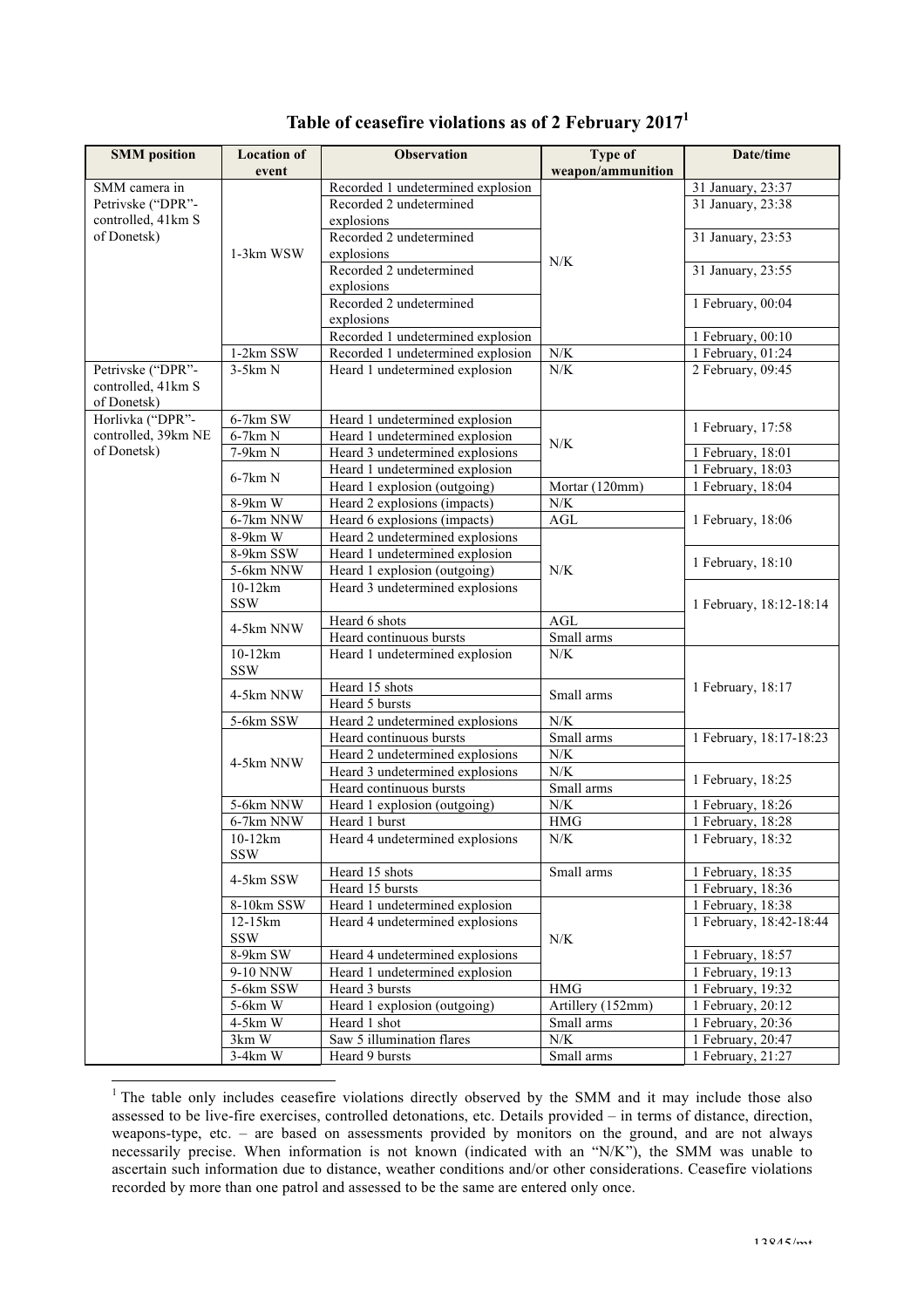|                      |                        | Heard 1 undetermined explosion                                     |                    | 1 February, 21:29                      |
|----------------------|------------------------|--------------------------------------------------------------------|--------------------|----------------------------------------|
|                      | 3-4km SW               | Heard 1 undetermined explosion                                     | N/K                | 1 February, 21:33                      |
|                      |                        | Heard 1 undetermined explosion                                     |                    | 1 February, 23:11                      |
|                      |                        | Heard 50 bursts                                                    |                    | 2 February, 00:15                      |
|                      | 3-4km NW               | Heard 30 bursts                                                    | Small arms         | 2 February, 00:23                      |
|                      | 5-7km SW               | Heard 10 undetermined explosions                                   | ${\rm N/K}$        | 2 February, 09:35-09:37                |
|                      | 6-10km N               | Heard 5 undetermined explosions                                    |                    | 02 February, 14:48                     |
|                      | $4-6km$ W              | Heard 3 undetermined explosions                                    |                    | 02 February, 15:32                     |
|                      |                        | Heard 3 undetermined explosions                                    |                    | $\overline{02}$ February, 15:55        |
| Yenakiieve ("DPR"-   | 5-7km E                | Heard 2 undetermined explosions                                    | ${\rm N/K}$        | 2 February, 14:45                      |
| controlled, 41km NE  |                        |                                                                    |                    |                                        |
| of Donetsk)          |                        |                                                                    |                    |                                        |
| Park Inn Hotel       | 3-5km NNW              | Heard 409 undetermined explosions                                  |                    | 1 February, 18:33-23:44                |
| ("DPR"-controlled,   |                        | Heard 131 undetermined explosions                                  |                    | 2 February, 00:27-03:56                |
| Donetsk city centre) | 2-4km NNE              | Heard 36 undetermined explosions                                   | N/K                | 2 February, 03:56-03:59                |
|                      | 4-8km N                | Heard 22 undetermined explosions                                   |                    | 2 February, 04:00-04:01                |
|                      | 3-5km NNW              | Heard 343 undetermined explosions                                  |                    | 2 February, 04:03-06:25                |
| Makiivka ("DPR"-     | $3-5km$ W              | Heard 42 undetermined explosions                                   | ${\rm N/K}$        | 2 February, 07:06-07:33                |
| controlled, 12km NE  | $1-2km$ NW             | Heard 2 undetermined explosions                                    |                    | 2 February, 13:40                      |
| of Donetsk)          |                        | Heard 7 undetermined explosions                                    |                    | 2 February, 14:15                      |
|                      | 5-7km ESE              | Heard 1 undetermined explosion                                     |                    | 2 February, 14:55                      |
|                      |                        | Heard 1 undetermined explosion                                     |                    | 2 February, 14:57                      |
|                      | 5-7km N                | Heard 2 undetermined explosions                                    |                    | 2 February, 14:58                      |
| Yasynuvata railway   | 4-7km NW               | Heard 44 bursts                                                    | <b>HMG</b>         |                                        |
| station ("DPR"-      |                        | Heard 24 undetermined explosions                                   | $N\!/\!K$          |                                        |
| controlled, 16km NE  |                        | Heard 25 undetermined explosions                                   | N/K                | 2 February, 08:12-08:35                |
| of Donetsk)          | 4-7km W                | Heard 18 bursts                                                    | HMG                |                                        |
|                      |                        | Heard 2 shots                                                      | Small arms         |                                        |
|                      | 3-4km SE               | Heard 2 undetermined explosions                                    | ${\rm N/K}$        | 2 February, 08:25                      |
|                      | 1km S                  | Heard 2 undetermined explosions                                    | N/K                |                                        |
|                      |                        | Heard 10 undetermined explosions                                   |                    |                                        |
|                      | 2-5km WNW              | Heard 29 bursts                                                    | HMG                | 2 February, 09:36-10:04                |
|                      |                        |                                                                    |                    |                                        |
|                      |                        | Heard continuous bursts and shots                                  | HMG and small arms |                                        |
|                      |                        | Heard 6 shots                                                      |                    |                                        |
|                      | $1-2km S$              | Heard 18 undetermined explosions                                   |                    | 2 February, 09:07-09:17                |
|                      | $3-5km$ W              | Heard 7 undetermined explosions                                    |                    |                                        |
|                      | 2-3km NW               | Heard 42 undetermined explosions                                   | N/K                | 2 February, 09:35-09:47                |
|                      | 200-300m S             | Heard 2 explosions (impacts)                                       |                    |                                        |
|                      | 5-8km N                | Heard 7 undetermined explosions                                    |                    | 2 February, 11:12                      |
|                      | 4-7km S                | Heard 8 undetermined explosions                                    |                    |                                        |
|                      | $3-5km S$              | Heard 9 undetermined explosions                                    |                    | 2 February, 11:58-12:05                |
|                      | $2-3km S$              | Heard 5 undetermined explosions                                    |                    | 2 February, 12:30-13:00                |
|                      | $4-6km S$              | Heard 21 undetermined explosions                                   |                    |                                        |
|                      |                        | Heard 5 undetermined explosions                                    |                    | 2 February, 13:02-13:06                |
|                      | 8-10km W               | Heard 3 undetermined explosions                                    |                    |                                        |
|                      | $2-3km S$              | Heard 3 undetermined explosions                                    |                    | 2 February, 13:09                      |
|                      | $3-6km S$              | Heard 8 undetermined explosions                                    | N/K                | 2 February, 13:27-13:30                |
|                      | 4-6km S<br>5-7km S     | Heard 2 undetermined explosions                                    |                    | 2 February, 14:05                      |
|                      | $2-4km S$              | Heard 4 undetermined explosions                                    |                    | 2 February, 14:40                      |
|                      | 7-10km W               | Heard 9 undetermined explosions<br>Heard 2 undetermined explosions |                    | $2$ February, 14:50                    |
|                      | $3-5km S$              | Heard 5 undetermined explosions                                    |                    | 2 February, 15:11                      |
|                      | 10-12km W              | Heard 1 undetermined explosion                                     |                    |                                        |
|                      | $3-5km S$              | Heard 5 undetermined explosions                                    |                    | 2 February, 15:16<br>2 February, 15:22 |
|                      | 1km S                  | Heard 8 explosions (outgoing)                                      | ${\rm N/K}$        | 2 February, 15:40                      |
| Avdiivka             | $3-5km S$              | Heard 5 undetermined explosions                                    | N/K                | 2 February, 08:17-08:22                |
| (government-         | $1-3km$ NE             | Heard 25 undetermined explosions                                   |                    |                                        |
| controlled, 17km N   | $1-3km$ SW             | Heard 25 undetermined explosions                                   |                    | 2 February, 09:00-09:13                |
| of Donetsk)          |                        | Heard 1 explosion followed by a                                    |                    |                                        |
|                      | $1-2km$ SW             | whistling noise travelling E-W and                                 |                    | 2 February, 09:10                      |
|                      |                        | a second explosion (impact)                                        |                    |                                        |
|                      | $2-5km$ NE             | Heard 31 undetermined explosions                                   |                    |                                        |
|                      | $2-5km N$<br>$2-5km E$ | Heard 4 undetermined explosions<br>Heard 2 undetermined explosions |                    | 2 February, 09:25-10:00                |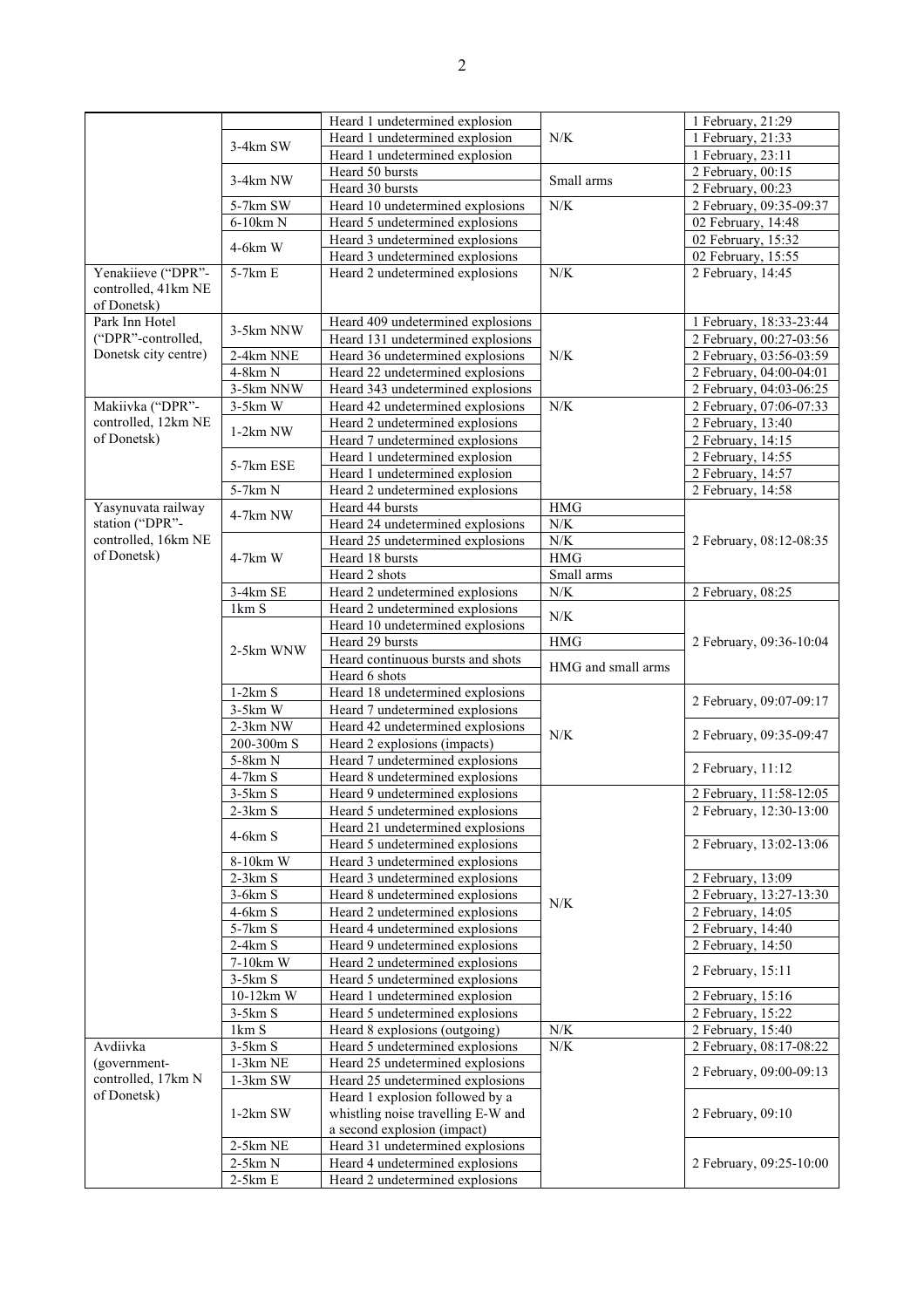|                     | 2-5km SW    | Heard 8 undetermined explosions   |                      |                         |
|---------------------|-------------|-----------------------------------|----------------------|-------------------------|
|                     |             | Heard at least 100 undetermined   |                      |                         |
|                     | 2-5km ESE   | explosions                        |                      |                         |
|                     |             | Heard at least 50 undetermined    |                      |                         |
|                     | $2-5km N$   | explosions                        |                      |                         |
|                     |             | Heard at least 30 undetermined    |                      | 2 February, 10:35-11:00 |
|                     | 2-5km NE    | explosions                        |                      |                         |
|                     |             | Heard 50-60 undetermined          |                      |                         |
|                     | 2-5km SW    | explosions                        |                      |                         |
|                     | $2-5km$ NE  | Heard at least 150 undetermined   |                      | 2 February, 11:00-12:00 |
|                     |             | explosions                        |                      |                         |
|                     | $2-5km$ SW  | Heard 120 undetermined explosions |                      |                         |
|                     | 2-5km NE    | Heard at least 100 undetermined   |                      |                         |
|                     |             | explosions                        |                      |                         |
|                     | 2-5km SSW   | Heard 60 undetermined explosions  |                      | 2 February, 12:00-13:15 |
|                     | 1-2km SSW   | Heard 20 bursts                   | Small arms           |                         |
|                     | 2-3km NE    | Heard 20 bursts                   |                      |                         |
|                     | 2-5km NE    | Heard 10 undetermined explosions  | N/K                  | 2 February, 13:15-14:00 |
|                     | 2-5km SSW   | Heard 40 undetermined explosions  |                      |                         |
| Kruta Balka         | 1km NW      | Heard 8 explosions (outgoing)     | Mortar (N/K type)    |                         |
| ("DPR"-controlled,  |             | Heard 2 explosions (outgoing)     | Artillery (122mm)    | 2 February, 10:00-11:00 |
| 16km N of Donetsk)  | 2km SE      | Heard about 15 bursts             | <b>HMG</b>           |                         |
|                     |             | Heard 4 explosions (outgoing)     | Artillery (122mm)    |                         |
|                     |             | Heard 12 explosions (outgoing)    | Mortar (N/K type)    |                         |
|                     | 2km NE      | Heard 2 explosions (outgoing)     | Recoilless gun (SPG- | 2 February, 11:00-12:00 |
|                     |             |                                   | 9,73mm)              |                         |
|                     | 2-3km SE    | Heard 5 bursts                    | HMG                  |                         |
|                     | 2km NE      | Heard 12 explosions (outgoing)    | Mortar (N/K type)    | 2 February, 12:00-13:00 |
|                     | 3km S       | Heard 6 explosions (outgoing)     | Artillery (N/K type) |                         |
|                     | 2km W       | Heard 52 bursts                   | <b>HMG</b>           |                         |
|                     | 5-8km N     | Heard 5 undetermined explosions   | ${\rm N/K}$          | 2 February, 13:00-14:00 |
|                     | $2-3km E$   | Heard 6 explosions (outgoing)     | Mortar (N/K type)    |                         |
|                     | 0.9-1.2km E | Heard 1 explosion (impact)        |                      |                         |
|                     | 2-3km NE    | Heard 10 undetermined explosions  | ${\rm N/K}$          |                         |
| Donetsk water       | $2-3km$ SE  | Heard 20 undetermined explosions  | ${\rm N/K}$          | 2 February, 10:00-10:28 |
| filtration station  |             | Heard 20 bursts                   | $\rm{HMG}$           |                         |
| ("DPR"-controlled,  | $1-2km$ SE  | Heard 228 undetermined explosions | ${\rm N/K}$          | 2 February, 10:40-11:00 |
| 15km N of Donetsk)  |             | Heard 23 bursts                   | <b>HMG</b>           | 2 February, 11:05-11:30 |
|                     |             | Heard 34 undetermined explosions  |                      |                         |
|                     |             | Heard 68 undetermined explosions  |                      | 2 February, 11:31-12:00 |
|                     | $2-3km$ SE  | Heard 98 undetermined explosions  | N/K                  | 2 February, 12:01-12:30 |
|                     |             | Heard 103 undetermined explosions |                      | 2 February, 12:31-13:00 |
|                     |             | Heard 68 undetermined explosions  |                      | 2 February, 13:01-13:30 |
| Orlivka (government | 3-5km NE    | Heard 3 undetermined explosions   | ${\rm N/K}$          | 2 February, 10:48       |
| controlled, 22km    |             |                                   |                      |                         |
| NW of Donetsk)      |             |                                   |                      |                         |
| Donetsk central     | 3-10km NE   | Heard 88 undetermined explosions  | N/K                  | 2 February, 11:13-11:44 |
| railway station     | 4-6km NNE   | Heard 22 bursts                   | <b>HMG</b>           | 2 February, 11:15-11:42 |
| ("DPR"-controlled,  | 4-10km NE   | Heard 62 undetermined explosions  | N/K                  | 2 February, 11:45-12:06 |
| 6km NW of Donetsk   | 4-6km NNE   | Heard 18 bursts                   | $\rm HMG$            |                         |
| city centre)        | 2-3km NW    | Heard 47 undetermined explosions  | N/K                  | 2 February, 12:20-12:35 |
|                     |             | Heard 229 undetermined explosions |                      | 2 February, 12:21-12:45 |
|                     |             | Heard 78 bursts                   |                      | 2 February, 12:22-12:25 |
|                     | 3-5km NNW   | Heard continuous bursts           | <b>HMG</b>           | 2 February, 12:25-12:42 |
|                     | 2-3km WNW   | Heard 26 bursts                   |                      | 2 February, 12:27-12:30 |
|                     |             | Heard continuous bursts           |                      | 2 February, 12:30-12:37 |
|                     | 3-10km NE   | Heard 53 undetermined explosions  | ${\rm N/K}$          | 2 February, 12:46-13:14 |
|                     | 4-6km NNE   | Heard 78 bursts                   | <b>HMG</b>           | 2 February, 12:47-13:12 |
|                     | 4-8km N     | Heard 68 undetermined explosions  |                      | 2 February, 12:46-13:11 |
|                     | 3-10km ENE  | Heard 17 undetermined explosions  | ${\rm N/K}$          | 2 February, 12:46-13:10 |
|                     | 4-6km NW    | Heard 2 undetermined explosions   |                      | 2 February, 13:01       |
|                     | 4-10km NE   | Heard 44 undetermined explosions  |                      | 2 February, 13:15-13:45 |
|                     | 4-6km NNE   | Heard 37 bursts                   | <b>HMG</b>           | 2 February, 13:15-13:45 |
|                     | 2-3km NNE   | Heard 482 bursts                  |                      | 2 February, 13:47-14:25 |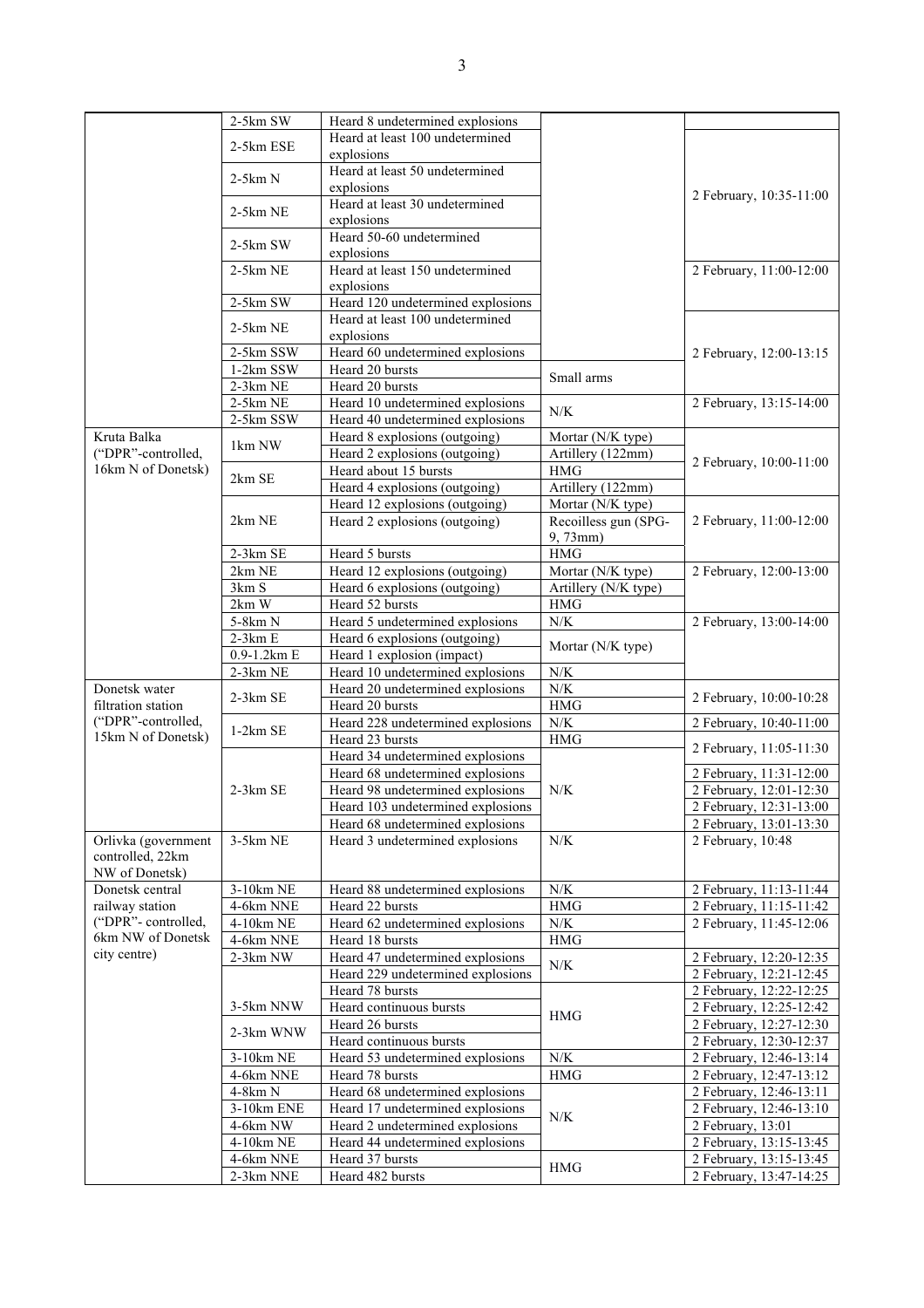|                                   | 2-3km NNE  | Heard 79 undetermined explosions   | N/K         | 2 February, 13:51-14:25  |
|-----------------------------------|------------|------------------------------------|-------------|--------------------------|
|                                   | 2-3km WNW  | Heard 1 undetermined explosion     |             | 2 February, 13:54        |
|                                   |            | Heard 21 bursts                    | <b>HMG</b>  | 2 February, 13:58        |
|                                   |            | Heard 9 undetermined explosions    | ${\rm N/K}$ | 2 February, 14:06        |
| Kamianka                          |            | Heard 6 undetermined explosions    |             | 2 February, 12:39        |
| (government-                      | $3-5km E$  |                                    | N/K         |                          |
| controlled, 20km N<br>of Donetsk) |            | Heard 7 undetermined explosions    |             | 2 February, 13:06-13:09  |
| SMM camera at                     |            | Recorded 1 undetermined explosion  |             | 2 February, 13:11        |
| Oktiabr mine (9km                 | $3-5km$ NE | Recorded 4 undetermined explosions |             | 2 February, 13:12        |
| NW of Donetsk)                    |            | Recorded 3 undetermined explosions |             | 2 February, 13:14        |
|                                   |            | Recorded 3 undetermined explosions |             | 2 February, 15:14        |
|                                   |            | Recorded 3 undetermined explosions |             | 2 February, 15:15        |
|                                   |            | Recorded 2 airbursts               |             | 2 February, 15:17        |
|                                   |            | Recorded 7 airbursts               |             | 2 February, 15:18        |
|                                   |            | Recorded 5 airbursts               | N/K         | 2 February, 15:19        |
|                                   |            | Recorded 2 airbursts               |             | 2 February, 15:21        |
|                                   | 3-5km NNE  | Recorded 2 airbursts               |             | 2 February, 15:22        |
|                                   |            | Recorded 3 airbursts               |             | 2 February, 15:26        |
|                                   |            | Recorded 4 airbursts               |             | 2 February, 15:27        |
|                                   |            | Recorded 3 airbursts               |             | 2 February, 15:28        |
|                                   |            | Recorded 1 airburst                |             | 2 February, 15:29        |
|                                   |            | Recorded 1 undetermined explosion  |             | 2 February, 15:55        |
| SMM camera in                     | $1-5km S$  | Heard 44 undetermined explosions   | N/K         | 2 February, 15:00-       |
| Avdiivka                          |            |                                    |             | 15:24                    |
| (government-                      |            |                                    |             |                          |
| controlled, 17km N                |            |                                    |             |                          |
| of Donetsk)                       |            |                                    |             |                          |
| Oleksandrivka                     | $3-6km N$  | Heard 49 bursts                    | <b>HMG</b>  | 2 February, 09:30-09:42  |
| ("DPR"-controlled,                | 5-10km N   | Heard about 100 undetermined       |             | 2 February , 09:35-09:39 |
| 20km SW of                        |            | explosions                         | N/K         |                          |
| Donetsk)                          |            | Heard 83 undetermined explosions   |             |                          |
|                                   | $3-6km N$  | Heard 18 bursts                    | $\rm HMG$   | 2 February, 09:45-10:00  |
| Debaltseve ("DPR"-                | 8-10km     | Heard 2 undetermined explosions    | N/K         | 1 February, 19:11        |
| controlled, 58km NE               | <b>WNW</b> | Heard 2 undetermined explosions    |             | 1 February, 19:13        |
| of Donetsk)                       |            | Heard 5 undetermined explosions    |             | 1 February, 19:15        |
|                                   | 7-9km WNW  | Heard 2 undetermined explosions    |             | 1 February, 19:20        |
|                                   |            | Heard 1 undetermined explosion     |             | 1 February, 19:34        |
|                                   |            | Heard 16 undetermined explosions   |             | 1 February, 19:38-20:08  |
|                                   | 8-10km     | Heard 10 undetermined explosions   |             | 1 February, 20:14-20:45  |
|                                   | <b>WNW</b> | Heard 16 undetermined explosions   |             | 1 February, 21:08-21:34  |
|                                   |            | Heard 2 undetermined explosions    |             | 1 February, 21:44-22:48  |
|                                   |            | Heard 5 undetermined explosions    |             | 1 February, 22:34-22:38  |
|                                   | 7-9km WNW  | Heard 20 undetermined explosions   |             | 2 February, 15:12-15:15  |
| Svitlodarsk                       | 5-7km NE   | Heard 30 undetermined explosions   | $N/K$       | 1 February, 21:17-21:28  |
| (government-                      | $2-3km$ NE | Heard 5 bursts                     | <b>HMG</b>  |                          |
| controlled, 57km NE               |            | Heard 14 undetermined explosions   |             | 1 February, 21:38-21:45  |
| of Donetsk)                       | 5-7km NE   | Heard 23 undetermined explosions   | ${\rm N/K}$ | 1 February, 21:53-22:00  |
|                                   |            | Heard 20 undetermined explosions   |             |                          |
|                                   | 4-5km SE   |                                    | $N\!/\!K$   | 2 February, 17:50-18:03  |
|                                   |            | Heard 30 undetermined explosions   |             | 2 February, 18:04-18:23  |
|                                   |            | Heard 20 bursts                    | <b>HMG</b>  |                          |
| Vuhlehirsk ("DPR"-                | 7-8km N    | Heard 1 undetermined explosion     | ${\rm N/K}$ | 2 February, 11:11        |
| controlled, 48km NE               |            |                                    |             |                          |
| of Donetsk)                       |            |                                    |             |                          |
| Pavlopil                          |            |                                    |             |                          |
| (government-                      | $3-4km N$  | Heard 30 shots                     | Small arms  | 2 February, 10:20-10:30  |
| controlled, 26km NE               |            |                                    |             |                          |
| of Mariupol)                      |            |                                    |             |                          |
| SW edge of Pikuzy                 |            |                                    |             |                          |
| (formerly                         |            |                                    |             |                          |
| Kominternove;                     | N/K NNE    | Heard 3 undetermined explosions    | N/K         | 2 February, 11:25-11:50  |
| "DPR"-controlled,                 |            |                                    |             |                          |
| 23km NE of                        |            |                                    |             |                          |
| Mariupol)                         |            |                                    |             |                          |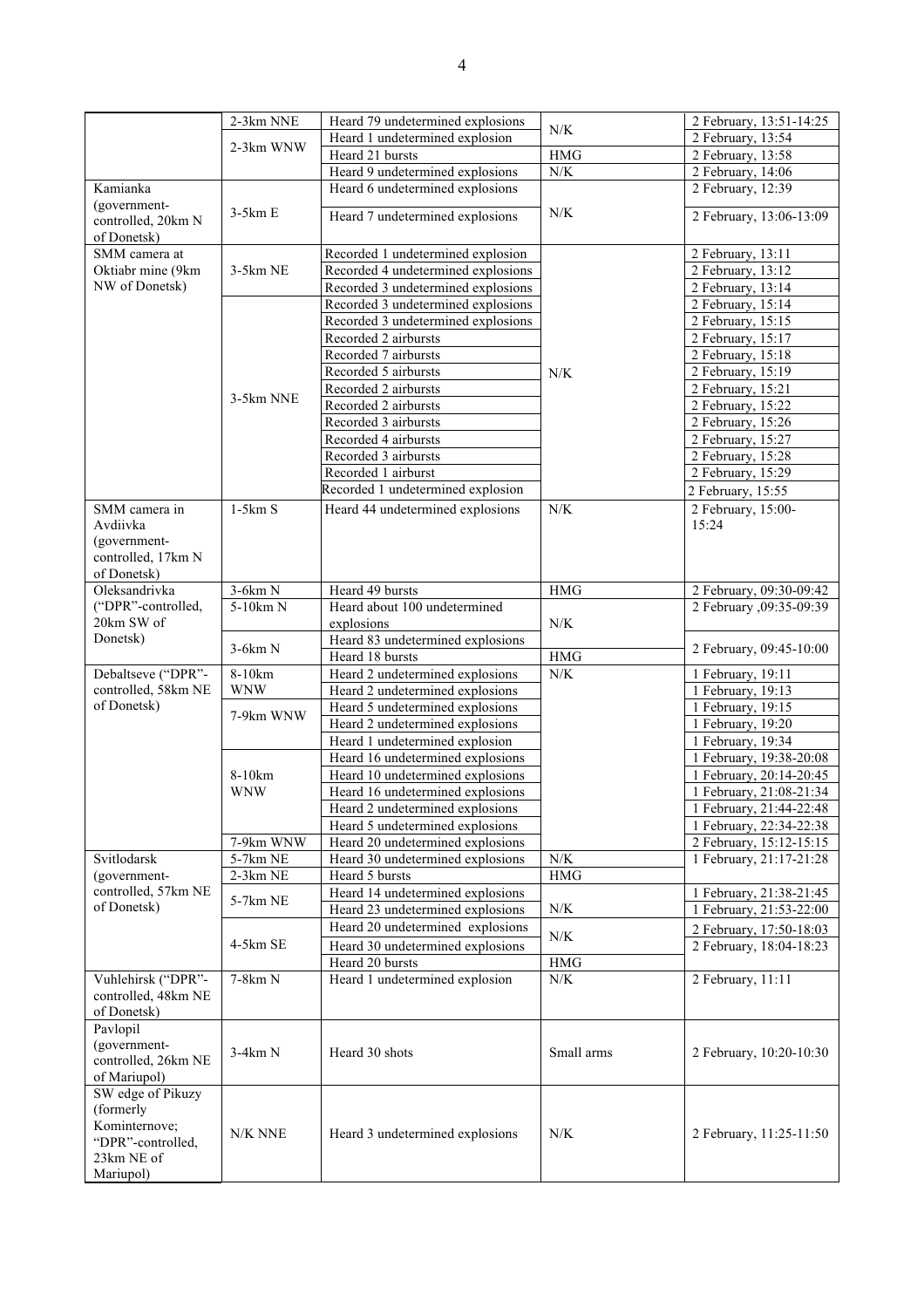| Orlivske                                 | 8km NNE     | Heard 1 undetermined explosion     |                              | 2 February, 11:30       |
|------------------------------------------|-------------|------------------------------------|------------------------------|-------------------------|
| (government-                             | 8km NW      | Heard 1 undetermined explosion     | N/K                          | 2 February, 11:33       |
| controlled, 23km NE                      | 8km NE      | Heard 1 undetermined explosion     |                              | 2 February, 11:50       |
| of Mariupol)                             | 8-10km SE   | Heard 11 explosions (outgoing)     |                              | 2 February, 11:55       |
| NW of Sartana                            | 8-10km NW   | Heard 10 undetermined explosions   | N/K                          | 2 February, 14:05-14:20 |
| (government                              | and NE      |                                    |                              |                         |
| controlled, 15km NE                      |             |                                    |                              |                         |
| of Mariupol)<br>Novokalynove             | 4-5km W     | Heard 10 undetermined explosions   | N/K                          | 2 February, 09:36       |
| (government-                             |             |                                    |                              |                         |
| controlled, 29km                         |             |                                    |                              |                         |
| NW of Donetsk)                           |             |                                    |                              |                         |
|                                          |             |                                    |                              |                         |
| Soledar                                  | 2-4km NNW   | Heard approximately 20 bursts      | <b>HMG</b>                   | 2 February, 10:45-10:50 |
| (government-                             |             |                                    |                              |                         |
| controlled, 79km N                       |             |                                    |                              |                         |
| of Donetsk)                              |             |                                    |                              |                         |
| Krasnohorivka                            | $3-5km E$   | Heard 4 undetermined explosions    | N/K                          | 2 February, 11:02       |
| (government-                             |             |                                    |                              |                         |
| controlled, 24km N                       |             |                                    |                              |                         |
| of Donetsk)                              |             |                                    |                              |                         |
| Dokuchaievsk                             | $2-3km$ W   | Heard 3 shots                      | Small arms                   | 2 February, 12:02       |
| ("DPR"-controlled,                       | $2-3km$ WNW | Heard 5 undetermined explosions    | N/K                          | 2 February, 12:05-12:10 |
| 30km SW of                               | 2-3km WNW   | Heard 1 burst                      | Small arms                   |                         |
| Donetsk)<br>Volnovakha                   | N/K E       | Heard 3 undetermined explosions    | N/K                          | 2 February, 19:00-19:05 |
| (government-                             |             |                                    |                              |                         |
| controlled, 53km S                       |             |                                    |                              |                         |
| of Donetsk)                              |             |                                    |                              |                         |
| SMM camera in                            |             |                                    |                              |                         |
| Zolote (government-                      |             |                                    |                              |                         |
| controlled, 60km W                       | 3-6km SSW   | Recorded 1 projectile from E to W  | Rocket (type N/K)            | 31 January, 18:28       |
| of Luhansk)                              |             |                                    |                              |                         |
| Kalynove ("LPR"-                         | $3-5km$ W   | Heard 4 undetermined explosions    |                              |                         |
| controlled, 60km W                       |             |                                    | N/K                          | 2 February, 09:05       |
| of Luhansk)                              | 3-5km NW    | Heard 2 undetermined explosions    |                              |                         |
| Zhovte ("LPR"-                           |             |                                    |                              |                         |
| controlled, 17km                         | 10-15km SW  | Heard 20 undetermined explosions   | N/K                          | 2 February, 09:22-09:45 |
| NW of Luhansk)                           |             |                                    |                              |                         |
| Trokhizbenka<br>(government-             |             | Heard 5 undetermined explosions    | IFV (BMP-1) cannon<br>(73mm) |                         |
| controlled, 32km                         | $2-3km S$   | Heard 3 bursts                     | Small arms                   | 2 February 10:07-10:20  |
| NW of Luhansk)                           |             | Heard 10 bursts                    | HMG                          |                         |
| Kruhlyk ("LPR"-                          |             |                                    |                              |                         |
| controlled, 31km                         | 3km N       | Heard 6 bursts                     | Small arms                   | 2 February, 11:25-11:30 |
| SW of Luhansk)                           |             | (assessed as a live-fire exercise) |                              |                         |
| Khoroshe ("LPR"-                         |             |                                    |                              |                         |
| controlled, 36km W                       | 3km NNW     | Heard 69 shots                     | Small arms                   | 2 February, 11:45-11:50 |
| of Luhansk)                              |             |                                    |                              |                         |
| Popasna                                  |             |                                    |                              |                         |
| (government-                             | 10-15km ENE | Heard 1 undetermined explosion     | N/K                          | 2 February, 12:05       |
| controlled, 69km W                       |             |                                    |                              |                         |
| of Luhansk)                              |             |                                    |                              |                         |
| Pervomaisk ("LPR"-<br>controlled, 58km W | 5km NW      | Heard 5 undetermined explosions    | N/K                          |                         |
| of Luhansk)                              |             |                                    |                              | 2 February, 12:05-12:45 |
| Vesela Hora                              |             |                                    |                              |                         |
| ("LPR"-controlled,                       | 2km WNW     | Heard 2 shots                      | Small arms                   | 2 February, 12:32       |
| 16km N of Luhansk)                       |             |                                    |                              |                         |
| Orikhove-Donetske                        |             |                                    |                              |                         |
| (government-                             |             |                                    |                              |                         |
| controlled, 44km                         | 300-500m N  | Heard 1 explosion (outgoing)       | Artillery (type N/K)         | 2 February, 12:50       |
| NW of Luhansk)                           |             |                                    |                              |                         |